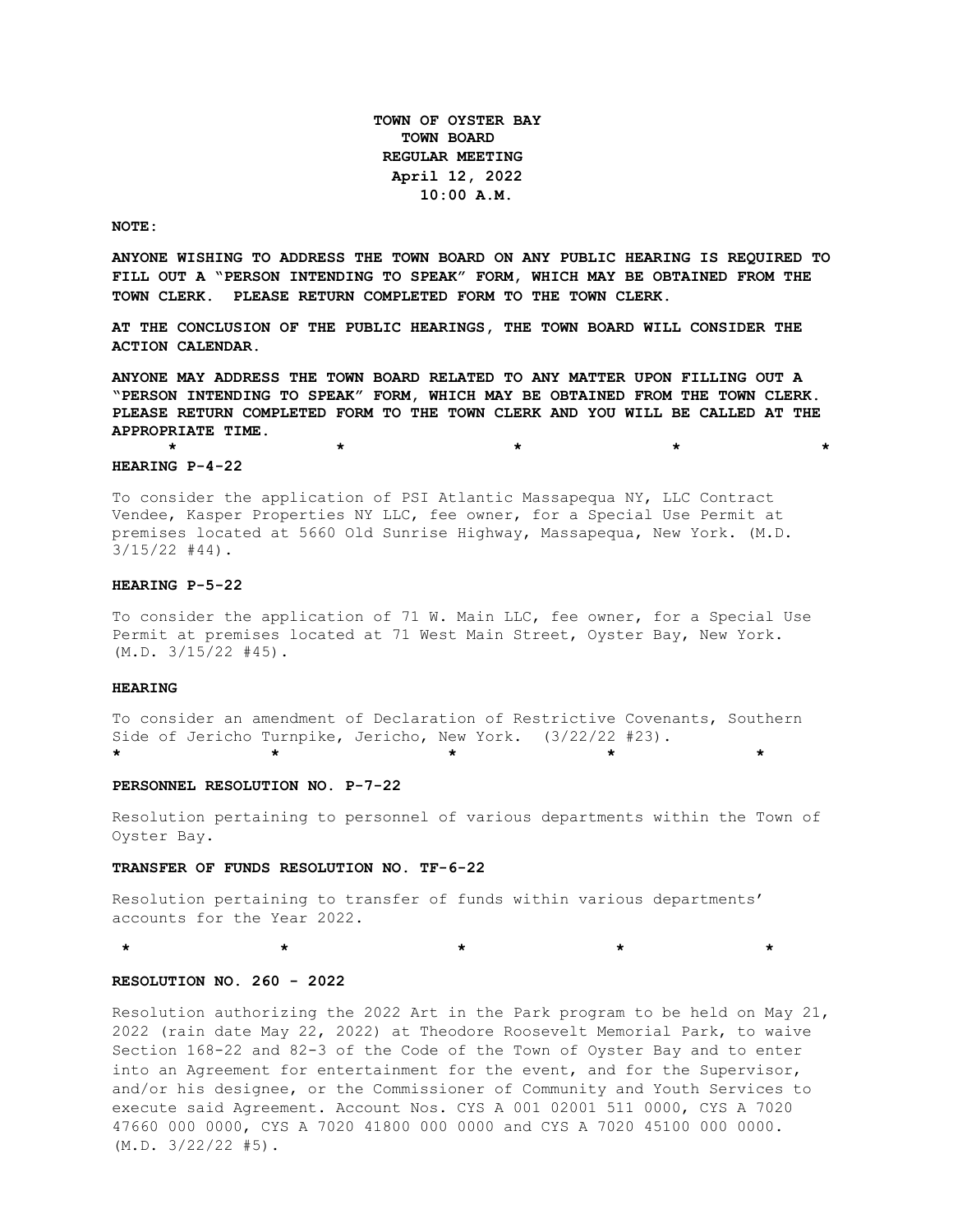### **RESOLUTION NO. 261 - 2022**

Resolution authorizing acceptance of a donation of a memorial plaque and bench from Sandi Ferrugia, to be placed in Bayfront Park in memory of Ellen Gail Meany. (M.D. 3/22/22 #8).

### **RESOLUTION NO. 262 - 2022**

Resolution authorizing acceptance of a donation of a memorial plaque and bench from Patricia Reynolds, to be placed at Tobay Beach in memory of Ruth Ryan. (M.D. 3/22/22 #9).

### **RESOLUTION NO. 263 - 2022**

Resolution authorizing acceptance of a donation of two (2) memorial plaques on two (2) existing benches from Joseph Doran, to be placed at Ellsworth W. Allen Park in memory of Joseph Doran Sr. (M.D. 3/22/22 #10).

### **RESOLUTION NO. 264 - 2022**

Resolution authorizing acceptance of a donation of a memorial plaque and bench from Denise Fierro, to be placed at Tobay Marina in memory of Orlando Farchione. (M.D. 3/22/22 #11).

# **RESOLUTION NO. 265 - 2022**

Resolution authorizing the Town of Oyster Bay Special Olympics Spring Games in cooperation with Special Olympics NY (501c3) and Farmingdale Public Schools (UFSD 22) on Saturday, May 21, 2022 and to incorporate DJ and/or audio services for the event. Account No. PKS A 7110 47670 000 0000. (M.D. 3/22/22 #12).

#### **RESOLUTION NO. 266 - 2022**

Resolution authorizing a first two-year extension of agreement to provide COVID-19 testing without fee or cost to employees and families for the period April 20, 2022 through April 20, 2024. (M.D. 3/22/22 #17).

## **RESOLUTION NO. 267 - 2022**

Resolution pertaining to the Dock Application of Robert Ericson, 1 Berkeley Place, Massapequa, New York. (M.D. 3/22/22 #18).

### **RESOLUTION NO. 268 - 2022**

Resolution pertaining to the Dock Application of Paul Falbo, 7 Bayview Place East, Massapequa, New York. (M.D. 3/22/22 #19).

### **RESOLUTION NO. 269 - 2022**

Resolution pertaining to the Dock Application of Sal Iannuzzi, 336 Bay Drive, Massapequa, New York. (M.D. 3/22/22 #20).

### **RESOLUTION NO. 270 - 2022**

Resolution pertaining to the Dock Application of Suhrob Kadirov, 99 Clocks Blvd., Massapequa, New York. (M.D. 3/22/22 #21).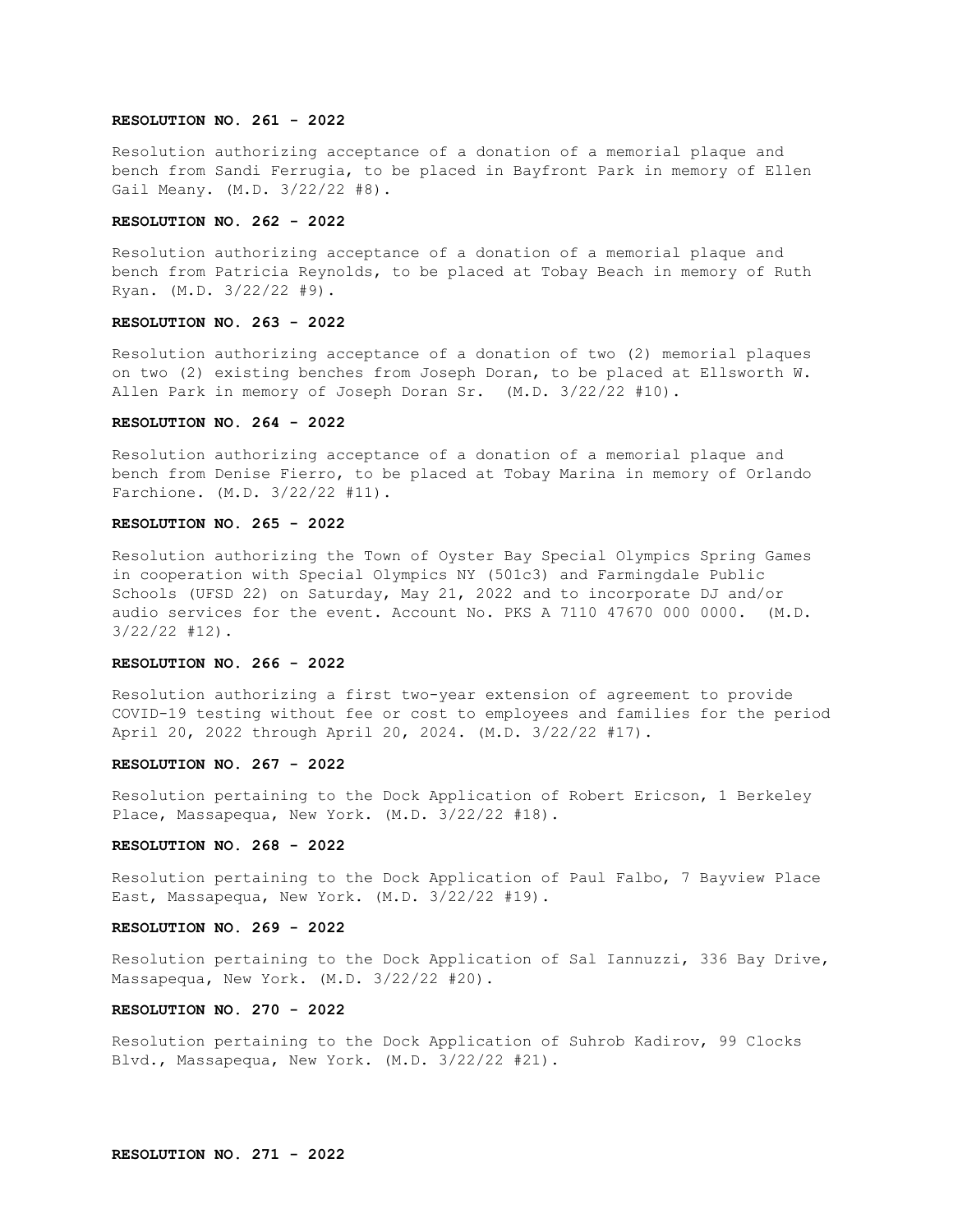Resolution pertaining to Contract No. PWC19-22, On-Call Services Relative to Structural Engineering in connection with engineering design, final plans, specifications, estimates and environmental permitting regarding the bulkhead replacement at John J. Burns Park. Account No. PKS H 7197 20000 000 2002 001. (M.D. 3/22/22 #27).

### **RESOLUTION NO. 272 - 2022**

Resolution pertaining to Contract No. PWC07-22, On-Call Technical Assistance Relative to Civil Engineering in connection with bid and Construction inspection regarding the replacement of the Synthetic turf field at Field of Dreams Park in Massapequa. Account No. PKS H 7197 20000 000 2002 001 (M.D. 3/22/22 #28).

## **RESOLUTION NO. 273 - 2022**

Resolution granting request from Black Legacy Partners, LLC for Town assistance in conducting their 2nd Annual Juneteenth Festival on June 19, 2022, for the use of Municipal Parking Fields H-16 and H-17 in Hicksville and for use of various Town equipment for the event. (M.D. 3/22/22 #29).

# **RESOLUTION NO. 274 - 2022**

Resolution granting request from the Chamber of Commerce of the Massapequas, Inc. for Town assistance in conducting their Annual Community Street Festival to be held on Broadway between Clark Avenue, Veterans Boulevard, and Sunrise Highway in Massapequa on June 5, 2022 (rain date June 12, 2022), for the waiver of Chapter 82-3 of the Town of Oyster Bay Town Code and for the use of various Town equipment for the event. (M.D. 3/22/22 #30).

### **RESOLUTION NO. 275 - 2022**

Resolution authorizing the 2022 Annual Spring Oyster Bay Harbor and Beach Cleanup and the New Marine Education Expo, together with Friends of the Bay, to be held on April 16, 2022 at Theodore Roosevelt Memorial Park, Beekman Beach, Centre Island Beach and Stehli Beach. (M.D. 3/22/22 #31).

## **RESOLUTION NO. 276 - 2022**

Resolution authorizing agreements to employ the services of various entertainers and musicians for the Senior Summer Program to be held on the listed dates at William E. Bennett Community Center in Hicksville and for the Supervisor, or his designee, or the Commissioner of Community and Youth Services to execute said agreements. Account No. CYS A 7020 47660 000 0000.  $(M.D. 3/29/22 #4).$ 

# **RESOLUTION NO. 277 - 2022**

Resolution authorizing acceptance of a donation of a memorial plaque and bench from Nicole Leroux, to be placed in Tobay Beach in memory of Ronnie Weinstein. (M.D. 3/29/22 #5).

### **RESOLUTION NO. 278 - 2022**

Resolution authorizing issuance of partial refunds for the 2022 Summer Season at Town of Oyster Bay North Shore Marinas to the listed slip holders. Account No. PKS A 0001 02025 526 0000. (M.D. 3/29/22 #6).

### **RESOLUTION NO. 279 - 2022**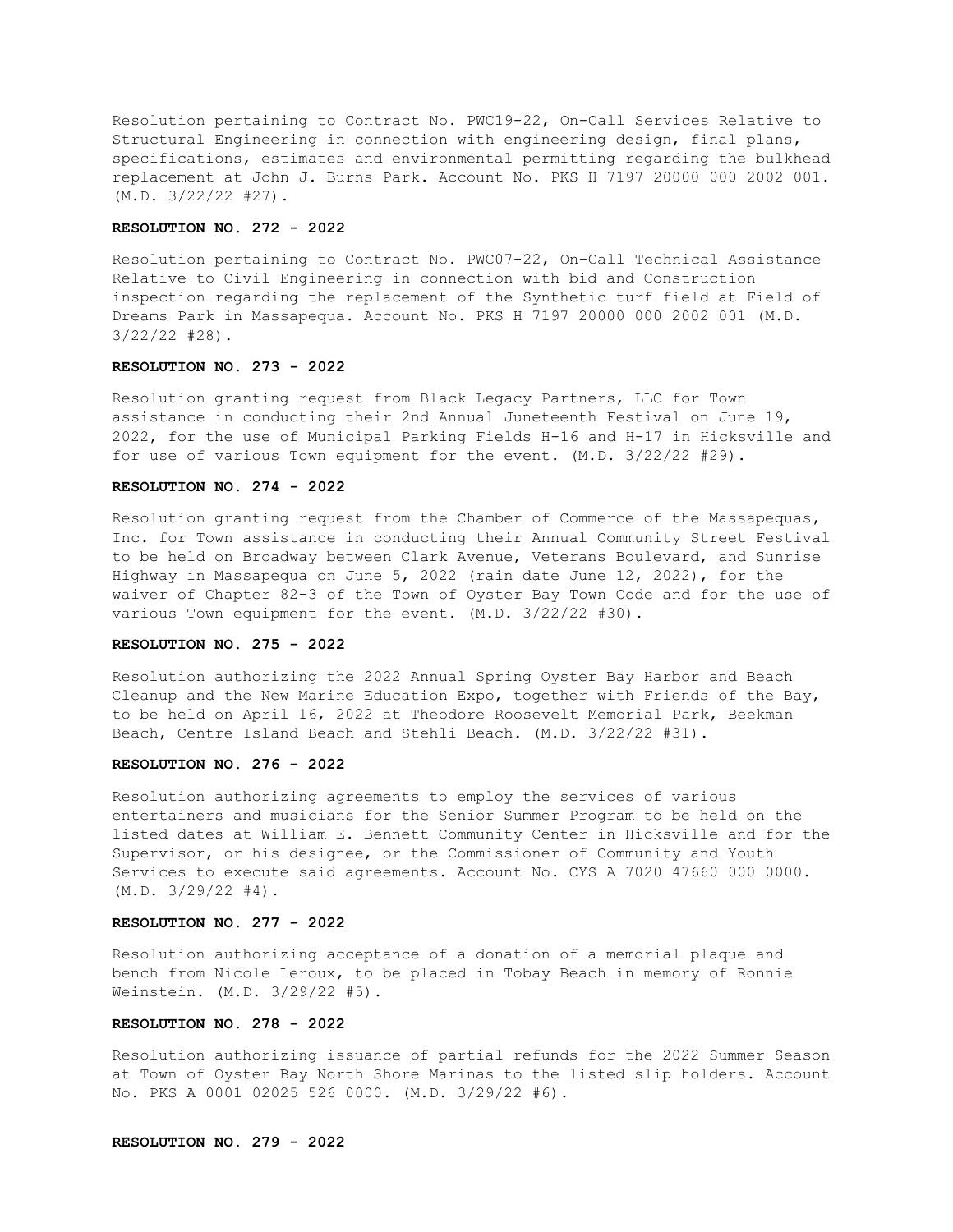Resolution authorizing issuance of a refund for the 2021 Town of Oyster Bay Summer Ice Hockey Program to Gorden Madden. Account No. PKS A 0001 02001 510 0000. (M.D. 3/29/22 #7).

# **RESOLUTION NO. 280 - 2022**

Resolution authorizing acceptance of the design and entrance into bid and construction phases of Contract No. H19-197PH2, Construction of Highway & Drainage Improvements to the Intervale Avenue area located in Farmingdale. (M.D. 3/29/22 #14).

# **RESOLUTION NO. 281 - 2022**

Resolution granting request from the First Presbyterian Church in Oyster Bay for the use of one roll-off container from May 3, 2022 through May 10, 2022, for their spring cleanup. (M.D. 3/29/22 #17).

## **RESOLUTION NO. 282 - 2022**

Resolution pertaining to Contract PWC20-22, On-Call Engineering Services Relative to Tank Management – Fuel System Improvements OBSWDC CVM Facility in connection with detailed design, permitting services and bidding services. Account No. DPW-H-1997-20000-000-2110-001. (M.D. 3/29/22 #18).

# **RESOLUTION NO. 283 - 2022**

Resolution authorizing award of Construction Contract No. H20-210, Highway Improvements to the Crescent Drive Area, Old Bethpage. Account No. HWY H 5197 20000 000 2203 008. (M.D. 3/29/22 #19).

### **RESOLUTION NO. 284 - 2022**

Resolution authorizing acceptance of the design  $\&$  entrance into bid  $\&$ construction phase of Contract No. DP22-230, Francis M. Gaynor Synthetic Turf Field Installation. (M.D. 3/29/22 #22).

# **RESOLUTION NO. 285 - 2022**

Resolution authorizing award of Construction Contract DP21-221, Marjorie R. Post Park Community Center Upgrades. Account No. CYS H 1997 20000 001 1401 001. (M.D. 3/29/22 #15 & 4/5/22 #13).

#### **RESOLUTION NO. 286 - 2022**

Resolution authorizing a License Agreement with Stony Brook University in connection with Municipal Solid Waste Characterization Study Performed by Stony Brook University Waste Data and Analysis Center, funded by the New York State Department of Environmental Conservation – Environmental Protection Fund and for the Supervisor, or his designee, to execute said Agreement. (M.D. 3/29/22 #16 & 4/5/22 #14).

# **RESOLUTION NO. 287 - 2022**

Resolution authorizing renewal of the Professional and General Liability Insurance for the Workforce Innovation and Opportunity Act Program for the period May 1, 2022 through April 30, 2023. Account No. IGA CD 6293 43000 CW21. (M.D. 3/29/22 #13 & 4/5/22 #18).

## **SUSPEND THE RULES AND ADD THE FOLLOWING:**

**RESOLUTION NO. 288 – 2022**